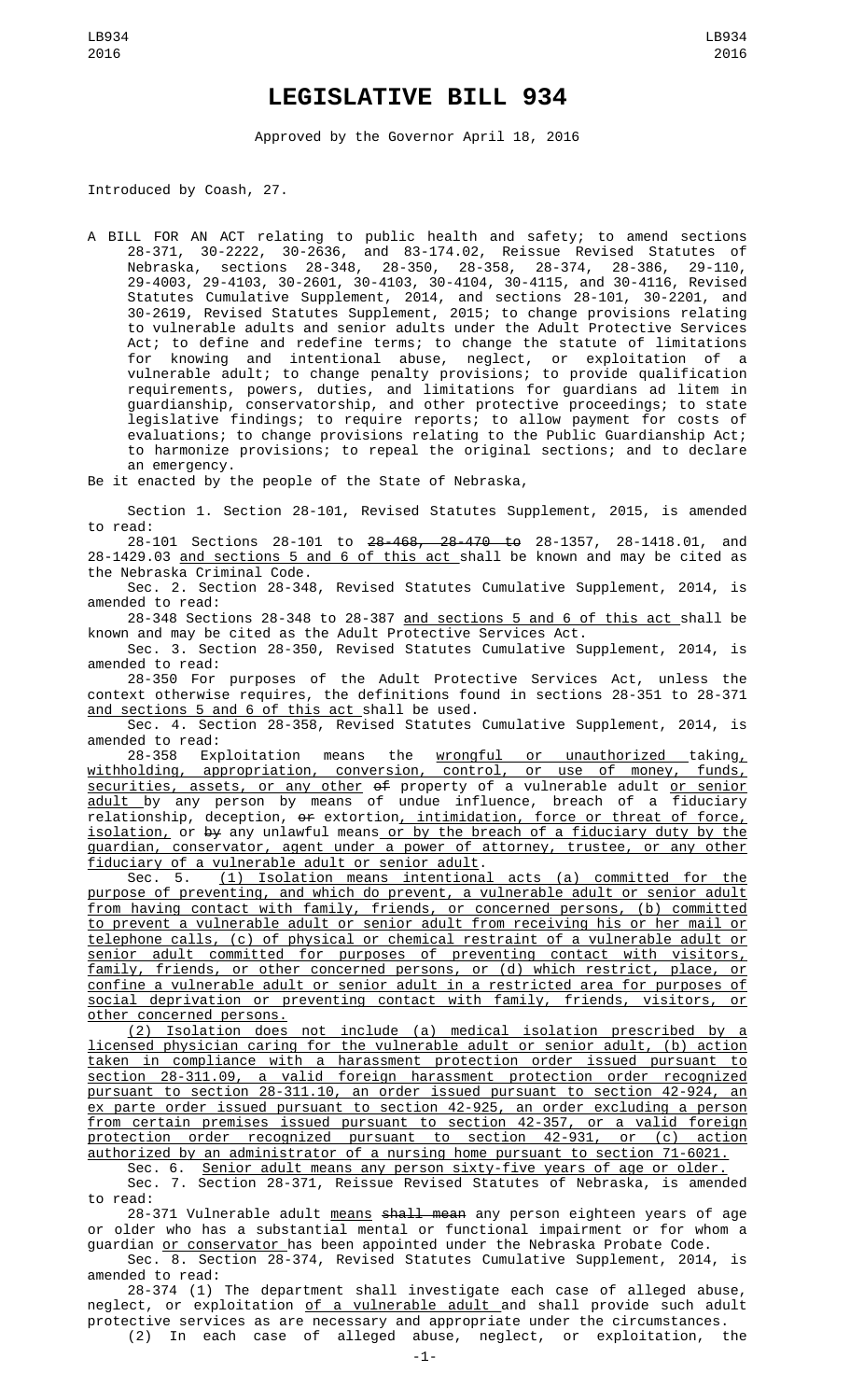department may make a request for further assistance from the appropriate law enforcement agency or initiate such action as may be appropriate under the circumstances.

(3) The department shall make a written report or case summary to the appropriate law enforcement agency and to the registry of all reported cases of abuse, neglect, or exploitation and action taken.

(4) The department shall deliver a written report or case summary to the appropriate county attorney if the investigation indicates a reasonable cause to believe that a violation of section 28-386 has occurred.

Sec. 9. Section 28-386, Revised Statutes Cumulative Supplement, 2014, is amended to read:

28-386 (1) A person commits knowing and intentional abuse, neglect, or exploitation of a vulnerable adult <u>or senior adult </u>if he or she through a knowing and intentional act causes or permits a vulnerable adult <u>or senior</u> adult to be:

 $(a)$  Physically injured;

(b) Unreasonably confined;

(c) Sexually abused;

(d) Exploited;

(e) Cruelly punished;

(f) Neglected; or

(g) Sexually exploited.

(2) Knowing and intentional abuse, neglect, or exploitation of a vulnerable adult <u>or senior adult </u>is a Class IIIA felony.

Sec. 10. Section 29-110, Revised Statutes Cumulative Supplement, 2014, is amended to read:

29-110 (1) Except as otherwise provided by law, no person shall be prosecuted for any felony unless the indictment is found by a grand jury within three years next after the offense has been done or committed or unless a complaint for the same is filed before the magistrate within three years next after the offense has been done or committed and a warrant for the arrest of the defendant has been issued.

(2) Except as otherwise provided by law, no person shall be prosecuted, tried, or punished for any misdemeanor or other indictable offense below the grade of felony or for any fine or forfeiture under any penal statute unless the suit, information, or indictment for such offense is instituted or found within one year and six months from the time of committing the offense or incurring the fine or forfeiture or within one year for any offense the punishment of which is restricted by a fine not exceeding one hundred dollars and to imprisonment not exceeding three months.

(3) Except as otherwise provided by law, no person shall be prosecuted for kidnapping under section 28-313, false imprisonment under section 28-314 or 28-315, child abuse under section 28-707, pandering under section 28-802, debauching a minor under section 28-805, or an offense under section 28-813, 28-813.01, or 28-1463.03 when the victim is under sixteen years of age at the time of the offense (a) unless the indictment for such offense is found by a grand jury within seven years next after the offense has been committed or within seven years next after the victim's sixteenth birthday, whichever is later, or (b) unless a complaint for such offense is filed before the magistrate within seven years next after the offense has been committed or within seven years next after the victim's sixteenth birthday, whichever is later, and a warrant for the arrest of the defendant has been issued.

(4) No person shall be prosecuted for a violation of the Securities Act of Nebraska under section 8-1117 unless the indictment for such offense is found by a grand jury within five years next after the offense has been done or committed or unless a complaint for such offense is filed before the magistrate within five years next after the offense has been done or committed and a warrant for the arrest of the defendant has been issued.

(5) No person shall be prosecuted for criminal impersonation under section 28-638, identity theft under section 28-639, or identity fraud under section 28-640 unless the indictment for such offense is found by a grand jury within five years next after the offense has been done or committed or unless a complaint for such offense is filed before the magistrate within five years next after the offense has been done or committed and a warrant for the arrest of the defendant has been issued.

(6) No person shall be prosecuted for a violation of section 68-1017 if the aggregate value of all funds and other benefits obtained or attempted to be obtained is five hundred dollars or more unless the indictment for such offense is found by a grand jury within five years next after the offense has been done or committed or unless a complaint for such offense is filed before the magistrate within five years next after the offense has been done or committed and a warrant for the arrest of the defendant has been issued.

(7) No person shall be prosecuted for knowing and intentional abuse, neglect, or exploitation of a vulnerable adult or senior adult under section 28-386 unless the indictment for such offense is found by a grand jury within six years next after the offense has been done or committed or unless a complaint for such offense is filed before the magistrate within six years next after the offense has been done or committed and a warrant for the arrest of the defendant has been issued.

 $(8 \t 7)$  There shall not be any time limitations for prosecution or punishment for treason, murder, arson, forgery, sexual assault in the first or second degree under section 28-319 or 28-320, sexual assault of a child in the second or third degree under section 28-320.01, incest under section 28-703, or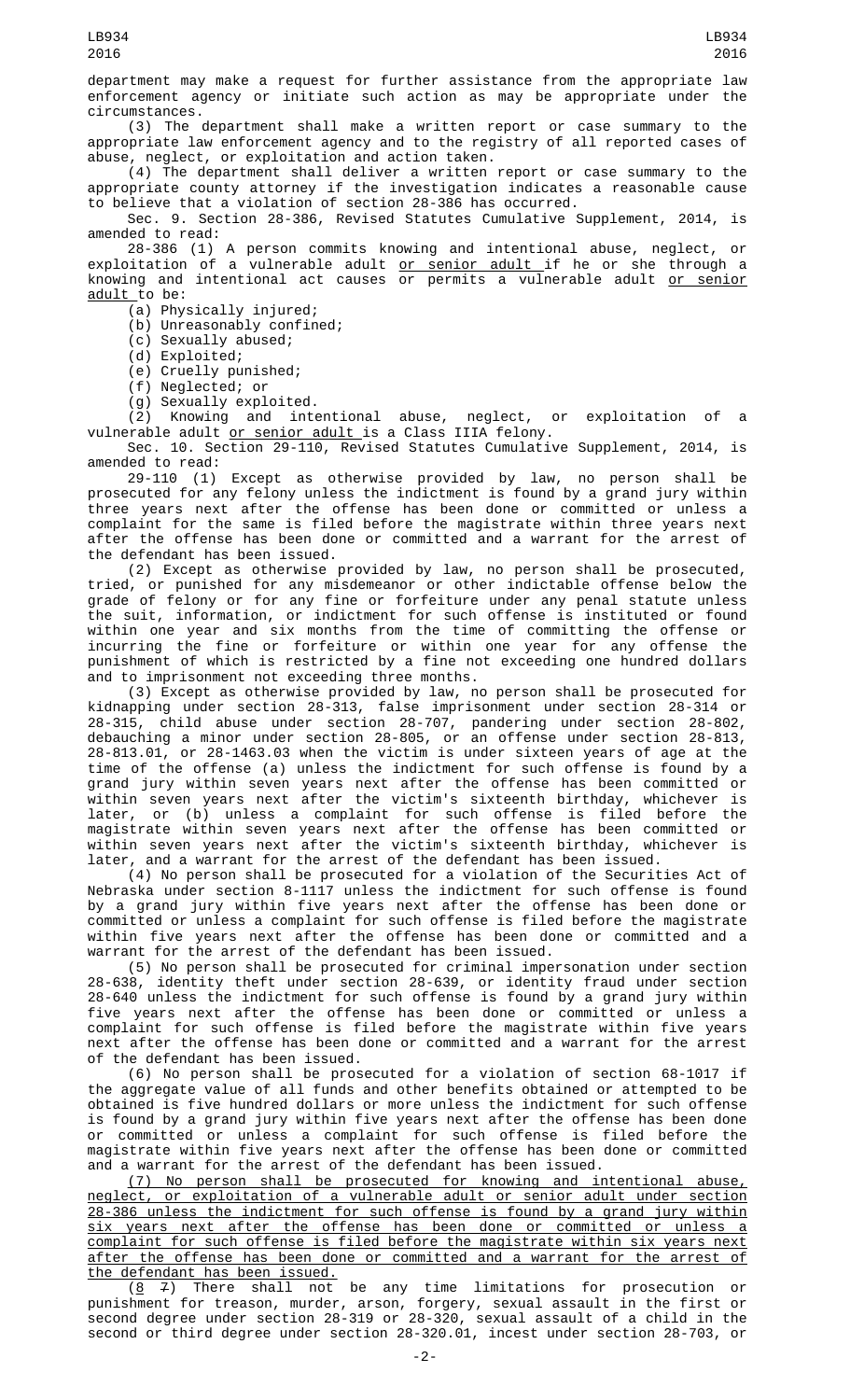sexual assault of a child in the first degree under section 28-319.01; nor shall there be any time limitations for prosecution or punishment for sexual assault in the third degree under section 28-320 when the victim is under sixteen years of age at the time of the offense.

 $(9 8)$  The time limitations prescribed in this section shall include all inchoate offenses pursuant to the Nebraska Criminal Code and compounding a felony pursuant to section 28-301.

(10 9) The time limitations prescribed in this section shall not extend to any person fleeing from justice.

(11 10) When any suit, information, or indictment for any crime or misdemeanor is limited by any statute to be brought or exhibited within any other time than is limited by this section, then the suit, information, or indictment shall be brought or exhibited within the time limited by such statute.

(12 11) If any suit, information, or indictment is quashed or the proceedings set aside or reversed on writ of error, the time during the pendency of such suit, information, or indictment so quashed, set aside, or reversed shall not be reckoned within this statute so as to bar any new suit, information, or indictment for the same offense.

 $(13 \t42)$  The changes made to this section by Laws 2004, LB 943, shall apply to offenses committed prior to April 16, 2004, for which the statute of limitations has not expired as of such date and to offenses committed on or after such date.

 $(14 \t3)$  The changes made to this section by Laws 2005, LB 713, shall apply to offenses committed prior to September 4, 2005, for which the statute of limitations has not expired as of such date and to offenses committed on or after such date.

 $(15$  44) The changes made to this section by Laws 2009, LB 97, and Laws 2006, LB 1199, shall apply to offenses committed prior to May 21, 2009, for which the statute of limitations has not expired as of such date and to offenses committed on or after such date.

 $(16 \t 15)$  The changes made to this section by Laws 2010, LB809, shall apply to offenses committed prior to July 15, 2010, for which the statute of limitations has not expired as of such date and to offenses committed on or after such date.

(17) The changes made to this section by this legislative bill shall apply to offenses committed prior to the effective date of this act for which the statute of limitations has not expired as of such date and to offenses committed on or after such date.

Sec. 11. Section 29-4003, Revised Statutes Cumulative Supplement, 2014, is amended to read:

29-4003 (1)(a) The Sex Offender Registration Act applies to any person who on or after January 1, 1997:

(i) Has ever pled guilty to, pled nolo contendere to, or been found guilty of any of the following:

(A) Kidnapping of a minor pursuant to section 28-313, except when the person is the parent of the minor and was not convicted of any other offense in this section;

(B) False imprisonment of a minor pursuant to section 28-314 or 28-315;

(C) Sexual assault pursuant to section 28-319 or 28-320;

(D) Sexual assault of a child in the second or third degree pursuant to section 28-320.01;

(E) Sexual assault of a child in the first degree pursuant to section 28-319.01;

(F) Sexual abuse of a vulnerable adult <u>or senior adult p</u>ursuant to subdivision (1)(c) of section 28-386;

(G) Incest of a minor pursuant to section 28-703;

(H) Pandering of a minor pursuant to section 28-802;

(I) Visual depiction of sexually explicit conduct of a child pursuant to section 28-1463.03 or 28-1463.05;

(J) Knowingly possessing any visual depiction of sexually explicit conduct which has a child as one of its participants or portrayed observers pursuant to section 28-813.01;

(K) Criminal child enticement pursuant to section 28-311;

(L) Child enticement by means of an electronic communication device pursuant to section 28-320.02;

(M) Debauching a minor pursuant to section 28-805; or

(N) Attempt, solicitation, aiding or abetting, being an accessory, or conspiracy to commit an offense listed in subdivisions (1)(a)(i)(A) through (1)  $(a)(i)(M)$  of this section;

(ii) Has ever pled guilty to, pled nolo contendere to, or been found guilty of any offense that is substantially equivalent to a registrable offense under subdivision (1)(a)(i) of this section by any village, town, city, state, territory, commonwealth, or other jurisdiction of the United States, by the United States Government, by court-martial or other military tribunal, or by a foreign jurisdiction, notwithstanding a procedure comparable in effect to that described under section 29-2264 or any other procedure to nullify a conviction other than by pardon;

(iii) Is incarcerated in a jail, a penal or correctional facility, or any other public or private institution or is under probation or parole as a result of pleading guilty to or being found guilty of a registrable offense under subdivision (1)(a)(i) or (ii) of this section prior to January 1, 1997; or (iv) Enters the state and is required to register as a sex offender under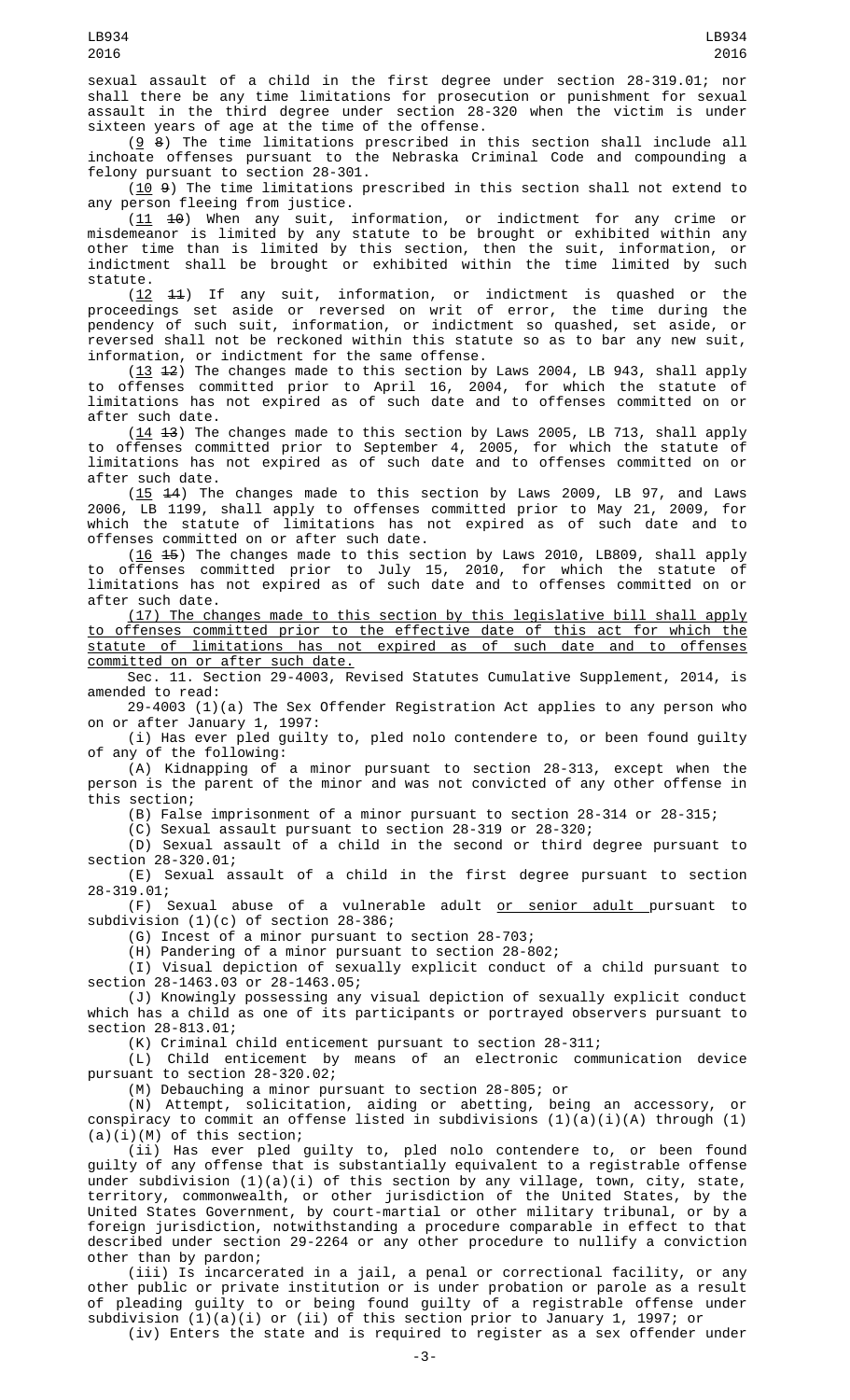the laws of another village, town, city, state, territory, commonwealth, or other jurisdiction of the United States.

(b) In addition to the registrable offenses under subdivision (1)(a) of this section, the Sex Offender Registration Act applies to any person who on or after January 1, 2010:

 $(i)(A)$  Except as provided in subdivision  $(1)(b)(i)(B)$  of this section, has ever pled guilty to, pled nolo contendere to, or been found guilty of any of the following:

(I) Murder in the first degree pursuant to section 28-303;

(II) Murder in the second degree pursuant to section 28-304;

(III) Manslaughter pursuant to section 28-305;

(IV) Assault in the first degree pursuant to section 28-308;

(V) Assault in the second degree pursuant to section 28-309;

(VI) Assault in the third degree pursuant to section 28-310; (VII) Stalking pursuant to section 28-311.03;

(VIII) Violation of section 28-311.08 requiring registration under the act pursuant to subsection (5) of section 28-311.08;

(IX) Kidnapping pursuant to section 28-313;

(X) False imprisonment pursuant to section 28-314 or 28-315;

(XI) Sexual abuse of an inmate or parolee in the first degree pursuant to section 28-322.02;

(XII) Sexual abuse of an inmate or parolee in the second degree pursuant to section 28-322.03;

(XIII) Sexual abuse of a protected individual pursuant to section 28-322.04;

(XIV) Incest pursuant to section 28-703;

 $(XV)$  Child abuse pursuant to subdivision (1)(d) or (e) of section 28-707;

(XVI) Enticement by electronic communication device pursuant to section 28-833; or

(XVII) Attempt, solicitation, aiding or abetting, being an accessory, or conspiracy to commit an offense listed in subdivisions (1)(b)(i)(A)(I) through  $(1)(b)(i)(A)(XVI)$  of this section.

(B) In order for the Sex Offender Registration Act to apply to the offenses listed in subdivisions (1)(b)(i)(A)(I), (II), (III), (IV), (V), (VI), (VII), (IX), and (X) of this section, a court shall have found that evidence of sexual penetration or sexual contact, as those terms are defined in section 28-318, was present in the record, which shall include consideration of the factual basis for a plea-based conviction and information contained in the presentence report;

(ii) Has ever pled guilty to, pled nolo contendere to, or been found guilty of any offense that is substantially equivalent to a registrable offense under subdivision (1)(b)(i) of this section by any village, town, city, state, territory, commonwealth, or other jurisdiction of the United States, by the United States Government, by court-martial or other military tribunal, or by a foreign jurisdiction, notwithstanding a procedure comparable in effect to that described under section 29-2264 or any other procedure to nullify a conviction other than by pardon; or

(iii) Enters the state and is required to register as a sex offender under the laws of another village, town, city, state, territory, commonwealth, or other jurisdiction of the United States.

(2) A person appealing a conviction of a registrable offense under this section shall be required to comply with the act during the appeals process.

Sec. 12. Section 29-4103, Revised Statutes Cumulative Supplement, 2014, is amended to read:

29-4103 For purposes of the DNA Identification Information Act:

(1) Combined DNA Index System means the Federal Bureau of Investigation's national DNA identification index system that allows the storage and exchange of DNA records submitted by state and local forensic DNA laboratories;

(2) DNA means deoxyribonucleic acid which is located in the cells and provides an individual's personal genetic blueprint. DNA encodes genetic information that is the basis of human heredity and forensic identification;

(3) DNA record means the DNA identification information stored in the State DNA Data Base or the Combined DNA Index System which is derived from DNA typing test results;

(4) DNA sample means a blood, tissue, or bodily fluid sample provided by any person covered by the DNA Identification Information Act for analysis or storage, or both;

(5) DNA typing tests means the laboratory procedures which evaluate the characteristics of a DNA sample which are of value in establishing the identity of an individual;

(6) Law enforcement agency includes a police department, a town marshal, a county sheriff, and the Nebraska State Patrol;

(7) Other specified offense means misdemeanor stalking pursuant to sections 28-311.02 to 28-311.05 or false imprisonment in the second degree pursuant to section 28-315 or an attempt, conspiracy, or solicitation to commit stalking pursuant to sections 28-311.02 to 28-311.05, false imprisonment in the first degree pursuant to section 28-314, false imprisonment in the second degree pursuant to section 28-315, knowing and intentional sexual abuse of a vulnerable adult <u>or senior adult p</u>ursuant to subdivision (1)(c) of section 28-386, or a violation of the Sex Offender Registration Act pursuant to section 29-4011; and

(8) Released means any release, parole, furlough, work release, prerelease, or release in any other manner from a prison, a jail, or any other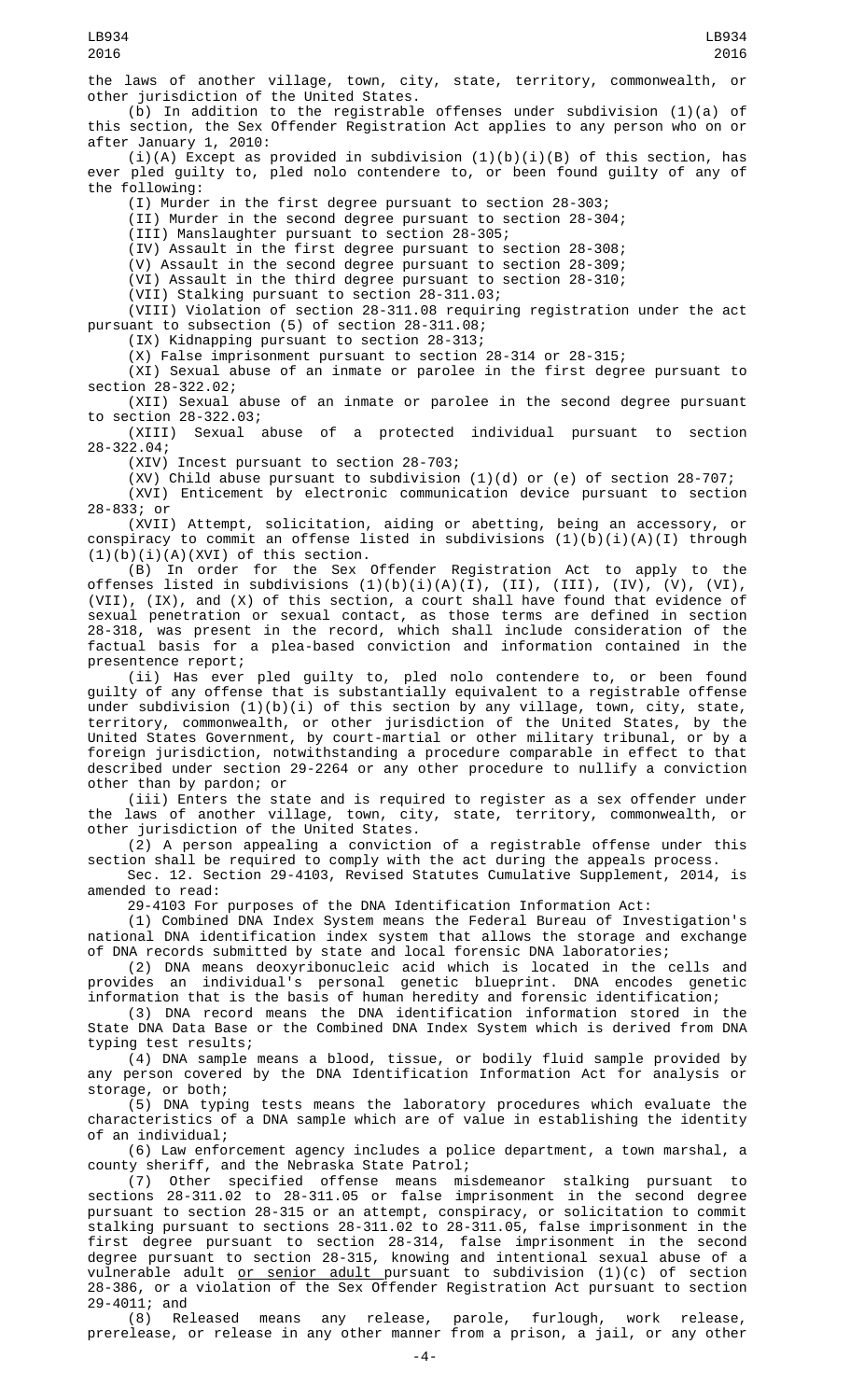Sec. 13. Section 30-2201, Revised Statutes Supplement, 2015, is amended to read:

30-2201 Sections 30-401 to 30-406, 30-2201 to 30-2902, 30-3901 to 30-3923, and 30-4001 to 30-4045<u>, sections 14 to 23 of this act,</u> and the Public Guardianship Act shall be known and may be cited as the Nebraska Probate Code.

Sec. 14. The Legislature finds that it is in the best interests of persons under disability and the public for the authorities and responsibilities of a guardian ad litem to be expanded to include an objective investigation and assessment of the needs of a person who comes before the court in any guardianship, conservatorship, or other protective proceeding to ensure the protection of the rights of the person who is the subject of the proceeding. The Legislature also finds that the public is benefited from having trustworthy and competent guardians and conservators appointed for incapacitated persons, wards, protected persons, and minors.

Sec. 15. <u>(1) A guardian ad litem appointed pursuant to the Nebraska</u> Probate Code shall:

(a) Be an attorney in good standing admitted to the practice of law in the State of Nebraska and meet any other requirements imposed by the Supreme Court; and

(b) Before serving as a guardian ad litem, complete the training requirements for a guardian ad litem as provided under Supreme Court rule.

(2) The Supreme Court shall promulgate rules for guardians ad litem in guardianship, conservatorship, or other protective proceedings.

(3) A guardian ad litem appointed pursuant to the Nebraska Probate Code may act as his or her own counsel and as counsel for the person who is the subject of the guardianship, conservatorship, or other protective proceeding unless such person obtains his or her own counsel or there are special reasons why the guardian ad litem or the person who is the subject of the proceeding should have separate counsel. In such cases, the guardian ad litem shall have the right to counsel and shall be entitled to have the court appoint counsel for him or her without regard to his or her financial ability to retain counsel.<br>Sec. 16.

(1) A guardian ad litem appointed pursuant to the Nebraska Probate Code shall:

(a) Consult with the person for whom he or she has been appointed within weeks after the appointment for such person and make every reasonable effort to become familiar with the condition of such person;

(b) Investigate, gather information regarding, and make an assessment of the condition of such person and report to the court the condition of such person;<br>(c)

Advocate for the best interests of such person;

(d) Be present at all hearings before the court regarding such person unless expressly excused by the court;

(e) Inquire of others directly involved with such person as to such person's condition, including, but not limited to, any physician, psychologist,<br>care provider, clergy member, financial institution, corporation, business care provider, clergy member, financial institution, corporation, entity, or other person with which such person has done or is doing business; and

(f) Defend the social, economic, and safety interests of such person. For purposes of this subdivision, (i) social interest means the logical and practical expectations a person has who is the object of a guardianship, conservatorship, or other protective proceeding based on the guardian ad litem's objective and independent assessment of the person's situation, including economic, social, mental, physical, emotional, and other relevant factors, (ii) economic interest means what a reasonable person would consider to be prudent given the situation of the person who is the object of the guardianship, conservatorship, or other protective proceeding, and (iii) safety interest means what a reasonable person would consider safe given the mental, physical, and emotional situation of the person who is the object of a guardianship, conservatorship or other protective proceeding.

(2) A guardian ad litem appointed pursuant to the Nebraska Probate Code may:

(a) Conduct discovery, present witnesses, cross-examine witnesses, present other evidence, file motions, and appeal any decisions regarding the person for whom he or she has been appointed;

(b) Enter into stipulations and agreements concerning such person in the guardianship, conservatorship, or other protective proceeding deemed by the guardian ad litem to be in such person's best interests;

(c) Request, at any time after the filing of a petition in a guardianship, conservatorship, or other protective proceeding, that the court order a medical, psychological, geriatric, or other evaluation of the person who is the subject of the guardianship, conservatorship, or other protective proceeding to determine the condition and extent of impairment, if any, of the person who is the subject of the guardianship, conservatorship, or other protective proceeding; and

(d) Have access to any report which resulted from any evaluation ordered by the court and which was used for evaluating the status of the person who is the subject of the guardianship, conservatorship, or other protective

proceeding.<br>Sec. 17. The guardian ad litem may obtain, informally or by subpoena, the following information regarding the person for whom the guardian ad litem has been appointed: (1) A report from any medical provider, provider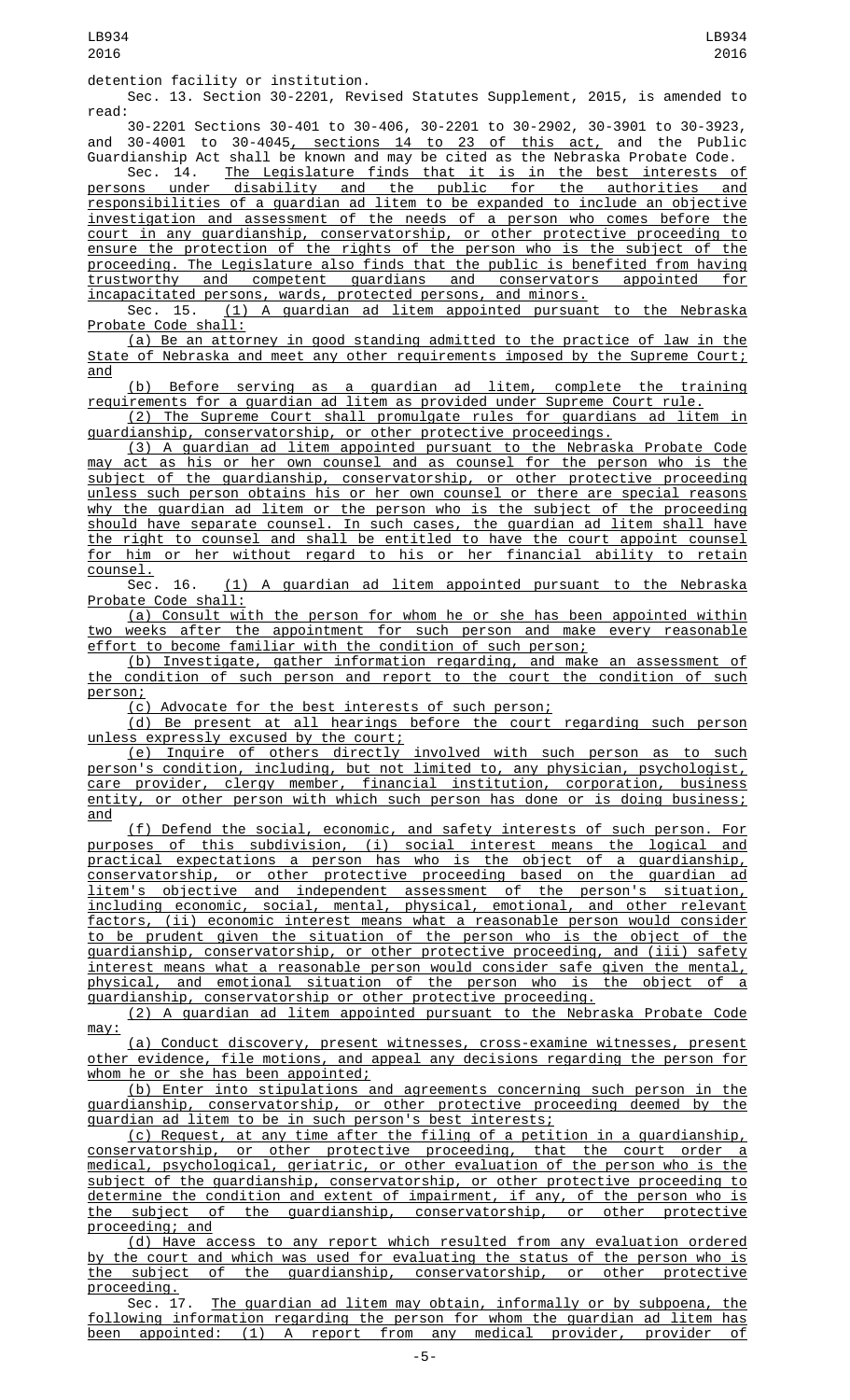psychological services, law enforcement, adult protective services agency, or financial institution; and (2) any account or record of any business, corporation, partnership, or other business entity which such person owns or in which such person has an interest. Any material obtained by a guardian ad litem pursuant to this section is admissible in evidence.

Sec. 18. (1) The guardian ad litem shall make recommendations to the court regarding a temporary or permanent guardianship, conservatorship, or other protective order. The report shall be in writing and provided to the court at least one week prior to the hearing date. A copy of the report shall

<u>be provided to all interested persons.</u><br>(2) For a guardianship proceeding, (2) For a guardianship proceeding, the report shall address whether the person for whom the guardianship is sought is an incapacitated person. If the guardian ad litem determines that the person is incapacitated, the guardian ad litem shall make recommendations as to whether the court should order a limited or full guardianship. If the guardian ad litem recommends a limited guardianship, the report shall include recommendations on the authorities and responsibilities the guardian and ward shall have. If a full guardianship is recommended, the report shall specifically address why a full guardianship is necessary to protect the best interests of the incapacitated person.

Sec. 19. (1) In carrying out his or her powers and duties as a guardian ad litem, the guardian ad litem shall consider any information that is warranted by the nature and circumstances of each guardianship, conservatorship, or other protective proceeding.

(2) The guardian ad litem may petition the court for an order to (a) inspect documents, in physical or electronic form, pertaining to the person who is the subject of the guardianship, conservatorship, or other protective proceeding that are in the possession of a corporation, financial institution, health care provider, or business entity, or (b) visit any person who may provide relevant information about the person who is the subject of the guardianship, conservatorship, or other protective proceeding.

(3) Any person, corporation, financial institution, health care provider, or business entity that refuses to produce any document requested by the guardian ad litem and ordered by the court shall be subject to contempt of court or other discovery sanctions.<br>Sec. 20. The guardian ad lite

Sec. 20. The guardian ad litem may file a petition and any other motion the guardian ad litem deems to be in the best interests of the person for whom the guardian ad litem has been appointed.

Sec. 21. A guardian ad litem shall not have indirect or direct physical control over a person for whom the guardian ad litem has been appointed. A guardian ad litem shall not have indirect or direct control over the property or affairs of a person for whom the guardian ad litem has been appointed.

Sec. 22. A guardian ad litem's appointment begins at the time he or she is appointed by the court and does not end until the court allows the guardian ad litem to withdraw as guardian ad litem, terminates the appointment of the guardian ad litem, removes or suspends the guardian ad litem, or appoints the guardian ad litem to serve in another capacity.

Sec. 23. The court may order the cost of any evaluation as provided in section 16 of this act to be paid by the county where the guardianship, conservatorship, or other protective proceeding is brought, or the court may, after notice and a hearing, assess the cost of any such evaluation, in whole or in part, to the person who is the subject of the guardianship, conservatorship, or other protective proceeding. The court shall determine the ability of such person to pay and the amount of the payment.

Sec. 24. Section 30-2222, Reissue Revised Statutes of Nebraska, is amended to read:

30-2222 In formal proceedings involving estates of decedents, minors, protected persons, or incapacitated persons, and in judicially supervised settlements, the following apply:

(1) Interests to be affected shall be described in pleadings which give reasonable information to owners by name or class, by reference to the instrument creating the interests, or in other appropriate manner.

(2) Persons are bound by orders binding others in the following cases:

(i) Orders binding the sole holder or all coholders of a power of revocation or a presently exercisable general power of appointment, including one in the form of a power of amendment, bind other persons to the extent their interests (as objects, takers in default, or otherwise) are subject to the power.

(ii) To the extent there is no conflict of interest between them or among persons represented, orders binding a conservator bind the person whose estate he or she controls; orders binding a guardian bind the ward if no conservator of his or her estate has been appointed; orders binding a trustee bind beneficiaries of the trust in proceedings to probate a will establishing or adding to a trust, to review the acts or accounts of a prior fiduciary and in proceedings involving creditors or other third parties; and orders binding a personal representative bind persons interested in the undistributed assets of a decedent's estate in actions or proceedings by or against the estate. If there is no conflict of interest and no conservator or guardian has been appointed, a parent may represent his or her minor child.

(iii) An unborn or unascertained person who is not otherwise represented is bound by an order to the extent his or her interest is adequately represented by another party having a substantially identical interest in the proceeding.

(3) Notice is required as follows: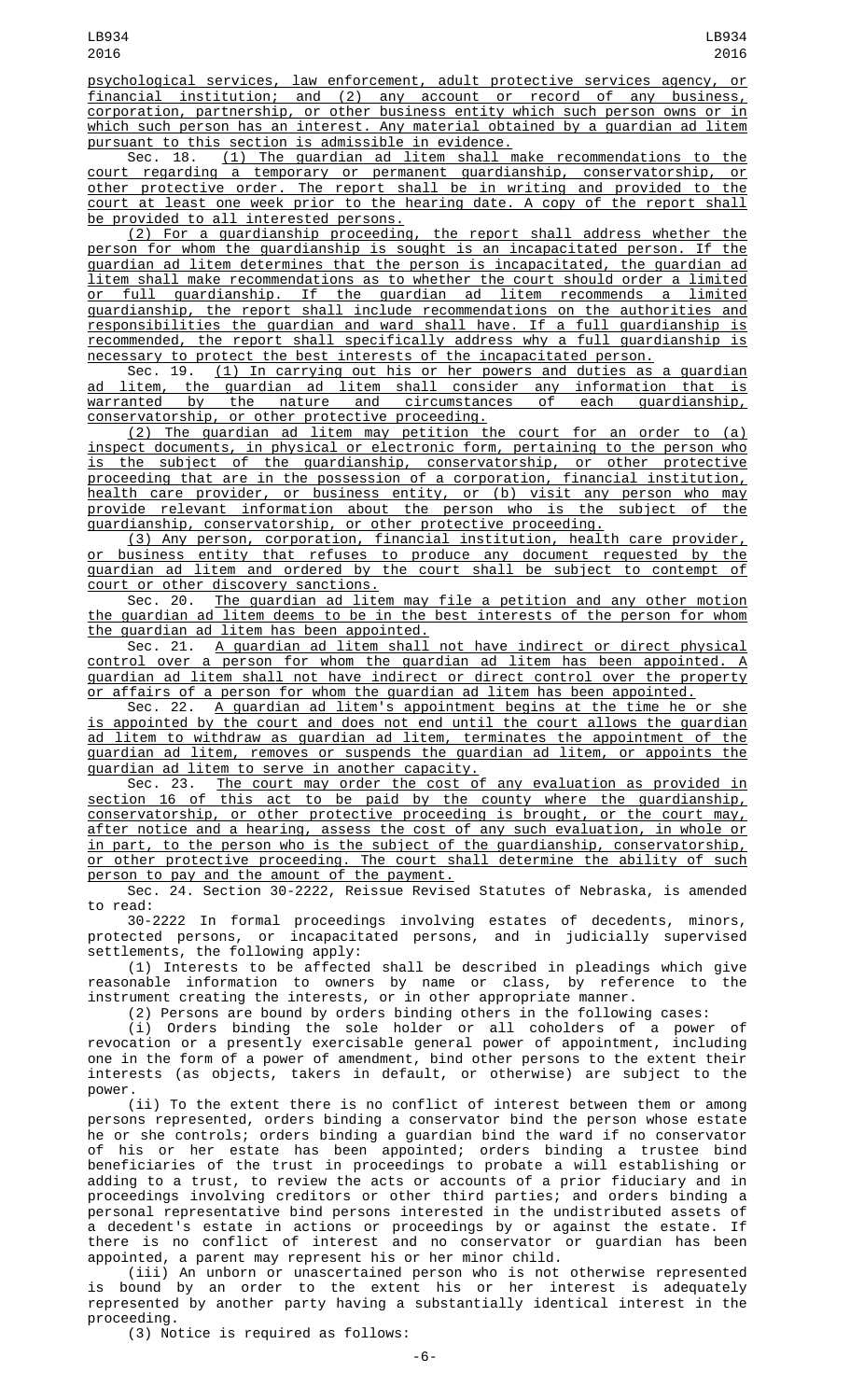(i) Notice as prescribed by section 30-2220 shall be given to every interested person or to one who can bind an interested person as described in  $(2)(i)$  or  $(2)(ii)$  above. Notice may be given both to a person and to another who may bind him or her.

(ii) Notice is given to unborn or unascertained persons, who are not represented under (2)(i) or (2)(ii) above, by giving notice to all known persons whose interests in the proceedings are substantially identical to those of the unborn or unascertained persons.

(4) At any point in a proceeding, a court may appoint a guardian ad litem as provided in sections 14 to 23 of this act to represent the interest of a minor, an incapacitated, unborn, or unascertained person, or a person whose identity or address is unknown, if the court determines that representation of the interest otherwise would be inadequate. If not precluded by conflict of interests, a guardian ad litem may be appointed to represent several persons or interests. The court shall set out its reasons for appointing a guardian ad litem as a part of the record of the proceeding.

Sec. 25. Section 30-2601, Revised Statutes Cumulative Supplement, 2014, is amended to read:

30-2601 Unless otherwise apparent from the context, in the Nebraska Probate Code:

(1) Incapacitated person means any person who is impaired by reason of mental illness, mental deficiency, physical illness or disability, chronic use of drugs, chronic intoxication, or other cause (except minority) to the extent that the person lacks sufficient understanding or capacity to make or communicate responsible decisions concerning himself or herself;

(2) A protective proceeding is a proceeding under the provisions of section 30-2630 to determine that a person cannot effectively manage or apply his or her estate to necessary ends, either because the person lacks the ability or is otherwise inconvenienced, or because the person is a minor, and to secure administration of the person's estate by a conservator or other appropriate relief;

(3) A protected person is a minor or other person for whom a conservator has been appointed or other protective order has been made;

(4) A ward is a person for whom a guardian has been appointed. A minor ward is a minor for whom a guardian has been appointed solely because of minority;

(5) Full guardianship means the guardian has been granted all powers which may be conferred upon a guardian by law;

(6) Guardian means any person appointed to protect a ward and may include the Public Guardian;

(7) Public Guardian is as defined in section 30-4103;

(8) Limited guardianship means any guardianship which is not a full guardianship;

(9) Conservator means any person appointed to protect a protected person and may include the Public Guardian;—<del>and</del>

(10) For purposes of article 26 of the Nebraska Probate Code, interested person means children, spouses, those persons who would be the heirs if the ward or person alleged to be incapacitated died without leaving a valid will who are adults and any trustee of any trust executed by the ward or person alleged to be incapacitated. After the death of a ward, interested person also includes the personal representative of a deceased ward's estate, the deceased ward's heirs in an intestate estate, and the deceased ward's devisees in a testate estate. The meaning of interested person as it relates to particular persons may vary from time to time and must be determined according to the particular purposes of, and matter involved in, any proceeding. If there are no persons identified as interested persons above, then interested person shall also include any person or entity named as a devisee in the most recently executed will of the ward or person alleged to be incapacitated; and  $-$ 

(11) Guardian ad litem means an attorney appointed by the court in a guardianship, conservatorship, or other protective proceeding pursuant to sections 14 to 23 of this act to represent the interests of a person who has been alleged to be incapacitated, ward, person to be protected, or minor.

Sec. 26. Section 30-2619, Revised Statutes Supplement, 2015, is amended to read:

30-2619 (a) The person alleged to be incapacitated or any person interested in his or her welfare may petition for a finding of incapacity and appointment of a guardian or a standby guardian. The petition shall be verified and shall contain specific allegations with regard to each of the areas as provided under section 30-2619.01 in which the petitioner claims that the person alleged to be incapacitated lacks sufficient understanding to make or communicate responsible decisions concerning his or her own person. An interested person may file a motion to make more definite and certain requesting a specific description of the functional limitations and physical and mental condition of the person alleged to be incapacitated with the specific reasons prompting the request for guardianship.

(b) Upon the filing of a petition, the court shall set a date for hearing on the issues of incapacity and unless the person alleged to be incapacitated has retained counsel of his or her own choice or has otherwise indicated a desire for an attorney of his or her own choice, the court may appoint an attorney to represent him or her in the proceeding. The court may appoint a guardian ad litem as provided in sections 14 to 23 of this act to advocate for the best interests of the person alleged to be incapacitated.

(c) The person alleged to be incapacitated may be examined by a physician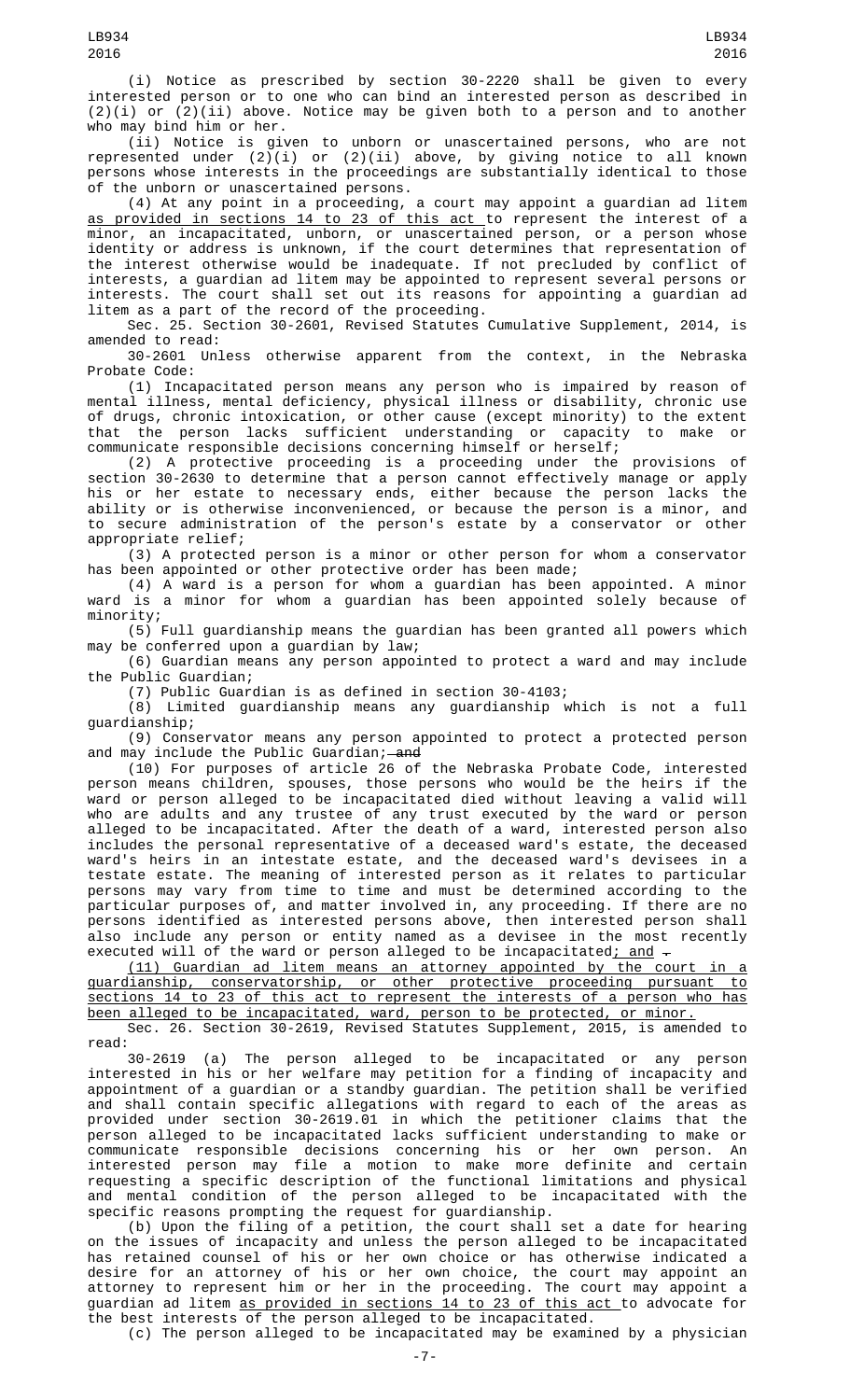appointed by the court. The physician shall submit his or her report in writing to the court and may be interviewed by a visitor, if so appointed pursuant to sections 30-2619.01 and 30-2624, sent by the court.

(d) The person alleged to be incapacitated is entitled to be present at the hearing in person and to see and hear all evidence bearing upon his or her condition. He or she is entitled to be present by counsel, to compel the attendance of witnesses, to present evidence, to cross-examine witnesses, including the court-appointed physician and the visitor appointed by the court pursuant to sections 30-2619.01 and 30-2624, and to appeal any final orders or judgments. The issue may be determined at a closed hearing only if the person alleged to be incapacitated or his or her counsel so requests.

(e) At any hearing conducted under this section, the court may designate one or more standby guardians of the person whose appointment will become effective immediately upon the death, unwillingness or inability to act, resignation, or removal by the court of the initially appointed guardian and upon compliance with any rules promulgated by the Supreme Court. The standby guardian shall have the same powers and duties as the initially appointed guardian. The standby guardian shall receive a copy of the order establishing or modifying the initial guardianship and the order designating the standby guardian. Upon assuming office, the standby guardian shall so notify the court in writing. Upon notification and upon compliance with any rules promulgated by the Supreme Court, the court shall issue new letters of guardianship that specify that the standby guardianship appointment is permanent. A standby guardian shall complete the training required by section 30-2601.01 at the time or times required by rules promulgated by the Supreme Court or as otherwise provided by order of the county court.

(f) The Public Guardian shall not be appointed as a standby guardian.

Sec. 27. Section 30-2636, Reissue Revised Statutes of Nebraska, is amended to read:

30-2636 (a) Upon receipt of a petition for appointment of a conservator or other protective order because of minority, the court shall set a date for hearing on the matters alleged in the petition. If, at any time in the proceeding, the court determines that the interests of the minor are or may be inadequately represented, the court may appoint an attorney to represent the minor, giving consideration to the choice of the minor if he or she is fourteen years of age or older. A lawyer appointed by the court to represent a minor <u>as</u> provided in sections 14 to 23 of this act has the powers and duties of a guardian ad litem.

(b) Upon receipt of a petition for appointment of a conservator or other protective order for reasons other than minority, the court shall set a date for hearing. Unless the person to be protected has counsel of his or her own choice, the court may appoint an attorney to represent him or her in the proceeding. The court may appoint a guardian ad litem <u>as provided in sections</u> <u>14 to 23 of this act </u>to advocate for the best interests of the person to be protected. If the alleged disability is mental illness, mental deficiency, physical illness or disability, chronic use of drugs, or chronic intoxication, the court may direct that the person to be protected be examined by a physician designated by the court, preferably a physician who is not connected with any institution in which the person is a patient or is detained. The court may send a visitor to interview the person to be protected. The visitor may be a guardian ad litem or an officer or employee of the court.

(c) After hearing, upon finding that clear and convincing evidence exists for the appointment of a conservator or other protective order, the court shall make an appointment or other appropriate protective order.

Sec. 28. Section 30-4103, Revised Statutes Cumulative Supplement, 2014, is amended to read:

30-4103 For purposes of the Public Guardianship Act:

(1) Council means the Advisory Council on Public Guardianship;

(2) Multidisciplinary team means the team of professionals hired by the Public Guardian pursuant to section 30-4104;

(3 2) Office means the Office of Public Guardian;

(4 3) Private conservator means an individual or a corporation with general power to serve as trustee who is not with the office and who is appointed by the court to act as conservator for a protected person;

 $(5 4)$  Private guardian means any person who is not with the office and who is appointed by the court to act as guardian for a ward;

 $(6 5)$  Protected person is as defined in section 30-2601;

 $(7 6)$  Public Guardian means the director of the office;

 $(8 \t 7)$  Successor conservator means an individual or a corporation with general power to serve as trustee who is recruited by the office to become a conservator for a protected person previously served by the office;

 $(g_8)$  Successor guardian means a person or entity who is recruited by the office to become a guardian for a ward previously served by the office; and

 $(10 9)$  Ward is as defined in section 30-2601.

Sec. 29. Section 30-4104, Revised Statutes Cumulative Supplement, 2014, is amended to read:

30-4104 <u>(1) </u>The office is created within the judicial branch of government and is directly responsible to the State Court Administrator. The State Court Administrator shall appoint a director of the office who shall be known as the Public Guardian. The Public Guardian shall <u>be an attorney licensed</u> to practice law in Nebraska, shall be hired based on a broad knowledge of human development, intellectual disabilities, sociology, and psychology $_{\scriptscriptstyle\rm L}$  and shall have business acuity and experience in public education and volunteer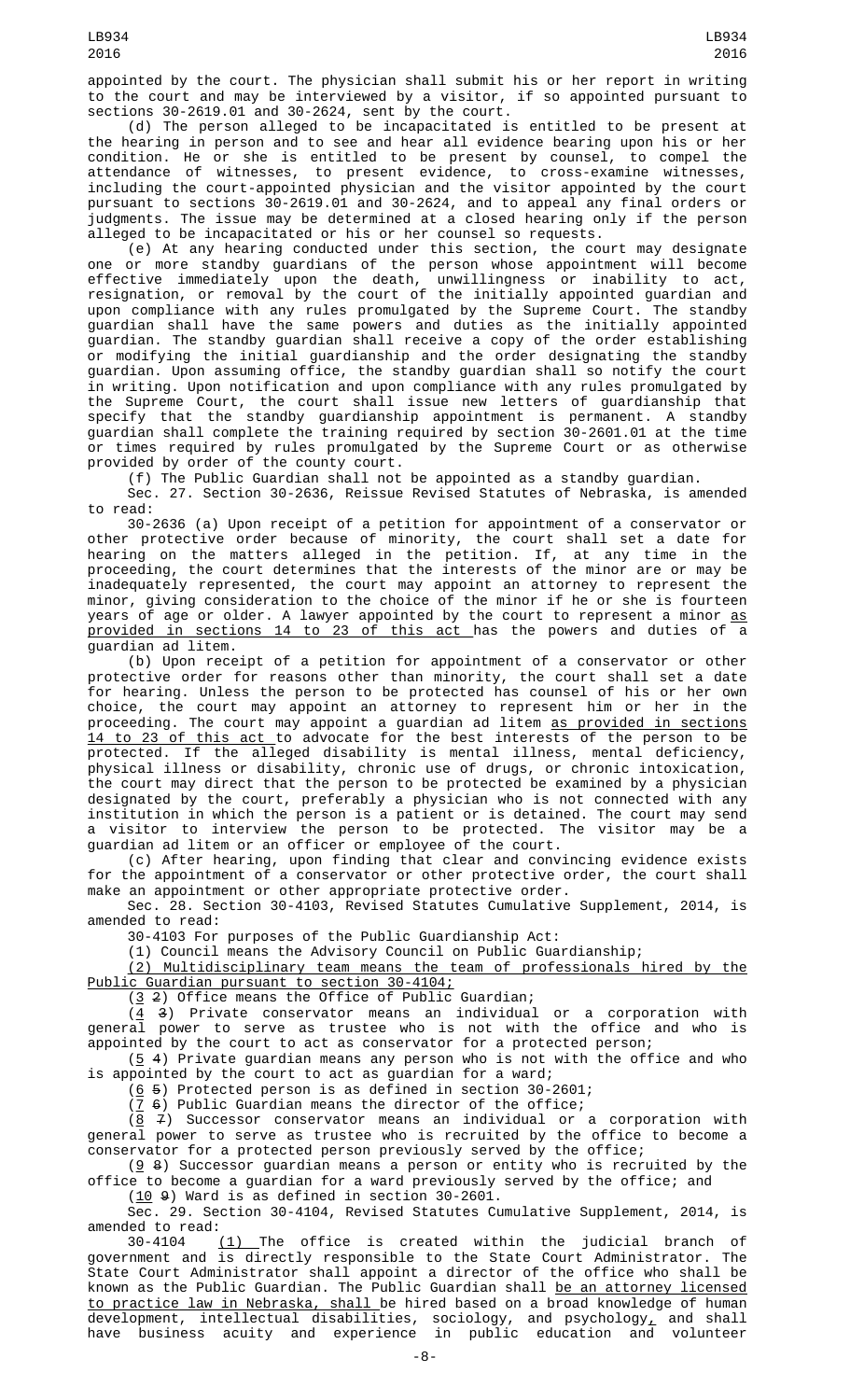recruitment. The Public Guardian shall hire a deputy public guardian and up to twelve associate public guardians who shall serve at the pleasure of the Public Guardian and perform such duties as assigned by the Public Guardian.

(2) The Public Guardian shall hire a multidisciplinary team of professionals to fulfill the responsibilities of the Public Guardianship Act. The multidisciplinary team shall include a deputy public guardian and may include one or more associate public guardian legal counsel, associate public guardians, administrative personnel, and any other personnel the Public Guardian deems appropriate. In addition, the Public Guardian may hire support staff as required. The multidisciplinary team may include professionals trained in law, health care, social work, education, business, accounting, administration, geriatrics, psychology, or other specialties with experience working with individuals with dementia, developmental disabilities, chronic and acute medical needs, mental health issues, substance abuse, or other conditions that are served by the Public Guardian.

(3) An associate public guardian legal counsel shall be an attorney licensed to practice law in Nebraska. The deputy public guardian shall be an attorney licensed to practice law in Nebraska unless the State Court Administrator directs otherwise.

(4) Legal representation provided by the Public Guardian, deputy public guardian, and associate public guardian legal counsel shall be limited to representing the Public Guardian and his or her designees in the roles and responsibilities of a court-appointed guardian or conservator in accordance with the Public Guardianship Act.

(5) The Public Guardian shall assume all the duties and responsibilities of a guardian and conservator for any individual appointed to his or her supervision and may designate authority to act on his or her behalf to the deputy public guardian<u>, associate public guardian legal counsel,</u> and associate public guardians. The Public Guardian shall administer public guardianship and public conservatorship and shall serve as staff to the council.—<del>The Public</del> Guardian may hire support staff as required.

Sec. 30. Section 30-4115, Revised Statutes Cumulative Supplement, 2014, is amended to read:

30-4115 (1)(a) The office shall maintain the appropriate personnel and workload scope necessary to fulfill all its responsibilities and duties under the Public Guardianship Act.<br>(b) The office shall

provide appropriate and high-quality care and support, including timely decisionmaking, to all public wards and public protected persons served by the Public Guardian and his or her designees.

(c) Public guardianship and public conservatorship cases shall be managed by the Public Guardian and be served by the multidisciplinary team through a caseload distribution of wards and protected persons that takes into consideration the:

(i) Identified needs of the service population;

(ii) Complexity and status of each case, based upon factors such as the individual's living situation, the type of guardianship being provided, or the existence of complex medical conditions;

(iii) Size of the geographical area covered;

(iv) Qualifications and professional expertise of each team member;

(v) Availability of auxiliary services by support staff and volunteers;

(vi) Organizational responsibilities; and

(vii) Applicable legal requirements.

<u>(2) </u>The Public Guardian may accept an appointment as a <u>public g</u>uardian or <u>public c</u>onservator for an individual not to exceed an average <u>ratio of twenty</u> public wards or public protected persons to each member of the multidisciplinary team. When determining such average ratio, all full-time members of the office's multidisciplinary team may be counted forty individuals per associate public guardian hired by the office.

(3) When the average ratio described in subsection (2) of this section has been reached, the Public Guardian shall not accept further appointments. The Public Guardian, upon reaching the maximum number of appointments, shall notify the State Court Administrator that <u>such</u> <del>the</del> maximum number of appointments has been reached.

Sec. 31. Section 30-4116, Revised Statutes Cumulative Supplement, 2014, is amended to read:

30-4116 (1) When the court appoints the Public Guardian as guardian or conservator for an individual, the Public Guardian immediately succeeds to (a) all powers and duties of a guardian provided in sections 30-2626 and 30-2628, if appointed a guardian, or (b) all powers and duties of a conservator provided in sections 30-2646, 30-2647, 30-2653, 30-2654, 30-2655, 30-2656, and 30-2657, if appointed a conservator.

(2) The Public Guardian shall:

(a) Be considered as an interested party in the welfare of the ward or protected person <u>to which the Public Guardian is nominated. If the office is</u> unable to accept the nomination due to its caseload or the status of its client-to-staff average ratio under section 30-4115, good cause shall be presumed to exist to deny its appointment. In such event, the appearance of the office shall no longer be required and the Public Guardian shall no longer be considered an interested party for purposes of filing a motion for termination or modification of a public guardianship or public conservatorship;

(b) Not file petitions for guardianships or conservatorships. After being appointed in a case, the Public Guardian may file a motion for termination, a motion for modification, or take any other legal action required to fulfill the